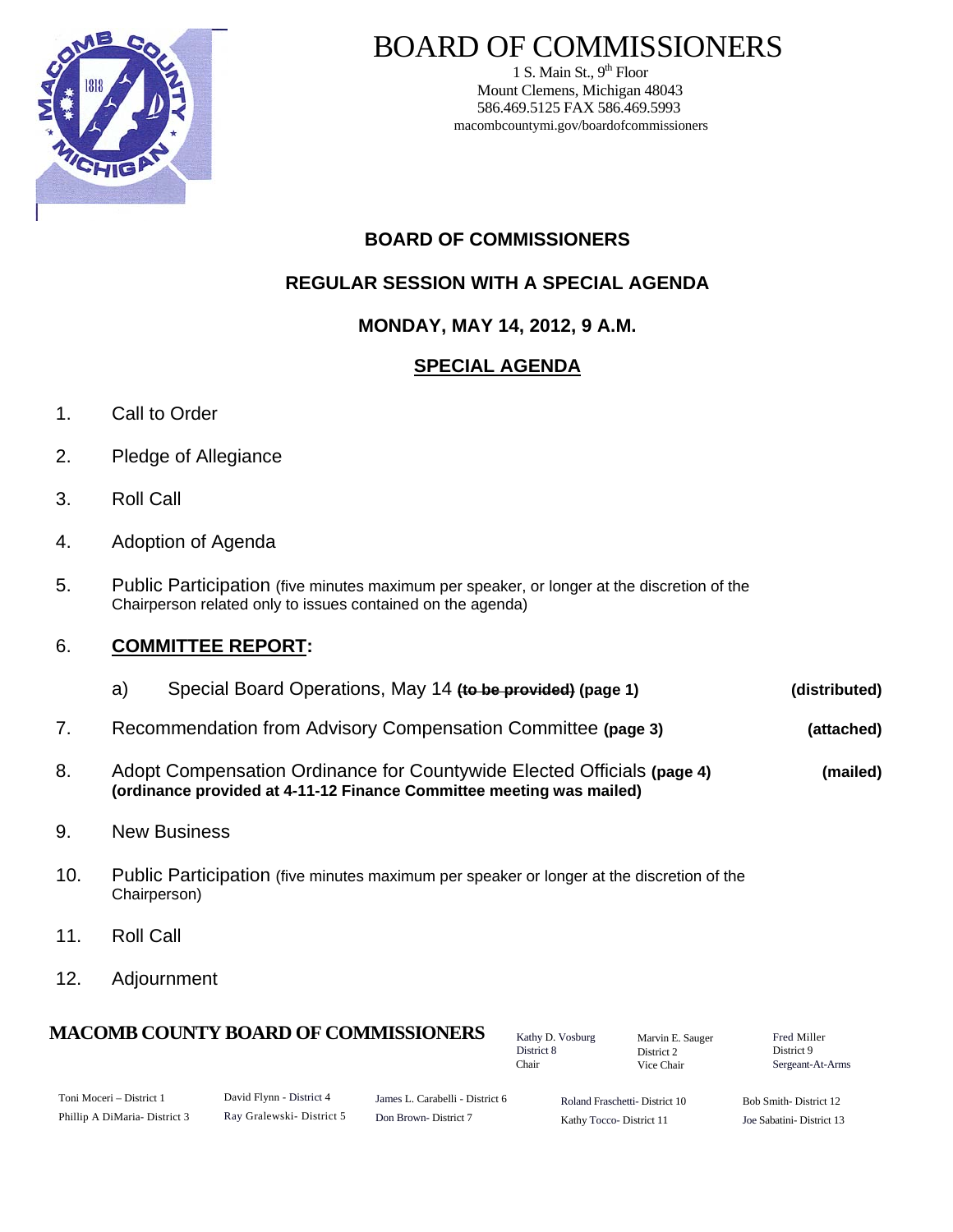

# BOARD OF COMMISSIONERS

1 S. Main St.,  $9<sup>th</sup>$  Floor Mount Clemens, Michigan 48043 586.469.5125 FAX 586.469.5993 macombcountymi.gov/boardofcommissioners

**May 14, 2012** 

# **TO: BOARD OF COMMISSIONERS**

**FROM: KATHY TOCCO, CHAIR BOARD OPERATIONS COMMITTEE** 

#### **RE: RECOMMENDATION FROM BOARD OPERATIONS COMMITTEE MEETING OF MAY 14, 2012**

At a meeting of the Board Operations Committee, held Monday, May 14, 2012, the following recommendation was made and is being forwarded to the Full Board:

### **1. COMMITTEE RECOMMENDATION – MOTION (SEE ATTACHED)**

A MOTION WAS MADE BY MOCERI, SUPPORTED BY SAUGER, TO RECOMMEND THAT THE BOARD OF COMMISSIONERS CONCUR IN THE COUNTY EXECUTIVE'S APPOINTMENTS OF JENNIFER CALLANS, KATHERINE GRENDA AND DIANNE PELLERIN TO THE MACOMB COUNTY ART INSTITUTE AUTHORITY FOR THREE YEAR TERMS, UPON APPOINTMENT TO APRIL 20, 2015; FURTHER, A COPY OF THIS BOARD OF COMMISSIONERS' ACTION IS DIRECTED TO BE DELIVERED FORTHWITH TO THE OFFICE OF THE COUNTY EXECUTIVE. **THE MOTION CARRIED.**

# **A MOTION TO ADOPT THE COMMITTEE REPORT WAS MADE BY CHAIR TOCCO, SUPPORTED BY COMMISSIONER BROWN.**

**Distributed 5-14-12**

#### **MACOMB COUNTY BOARD OF COMMISSIONERS** Fathy D. Vosburg Martin E. Square Fred Miller

Kathy D. Vosburg District 8 Chair

Marvin E. Sauger District 2 Vice Chair

District 9 Sergeant-At-Arms

1

Toni Moceri – District 1 Phillip A DiMaria- District 3 David Flynn - District 4 Ray Gralewski- District 5

James L. Carabelli - District 6 Don Brown- District 7

Roland Fraschetti- District 10 Kathy Tocco- District 11

Bob Smith- District 12 Joe Sabatini- District 13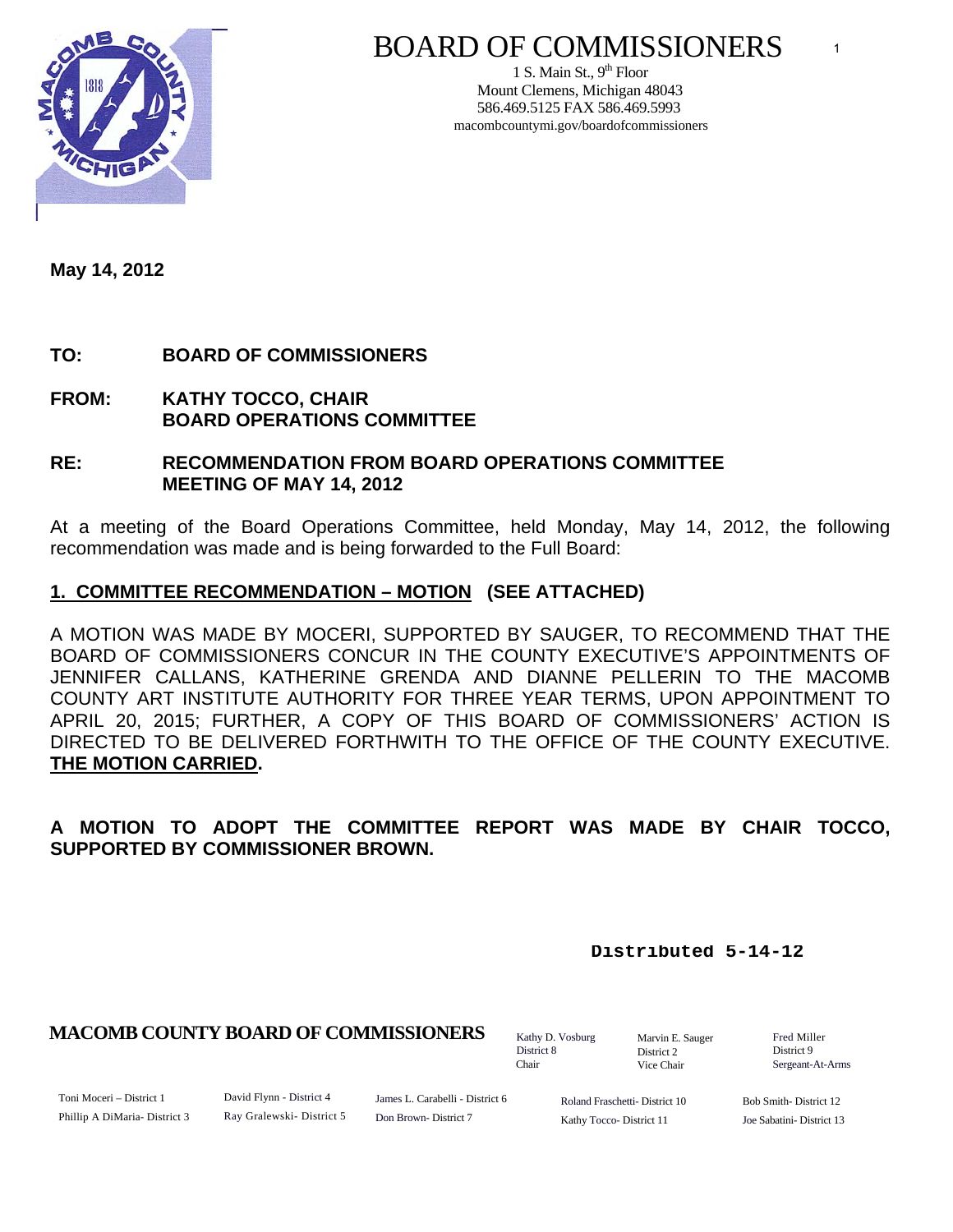# **RESOLUTION NO. \_\_\_\_\_\_\_\_\_\_\_\_\_ FULL BOARD MEETING DATE:\_\_\_\_\_\_\_\_\_\_\_\_\_\_\_\_\_\_**

**AGENDA ITEM:\_\_\_\_\_\_\_\_\_\_\_\_\_\_\_\_\_\_\_\_\_\_\_\_\_\_\_\_\_\_** 

#### **MACOMB COUNTY, MICHIGAN**

**RESOLUTION TO** concur in the County Executive's appointments of Jennifer Callans, Katherine Grenda and DiAnne Pellerin to the Macomb County Art Institute Authority for three year terms, upon appointment to April 20, 2015

**INTRODUCED BY**: Kathy Tocco, Chair, Board Operations Committee

#### **COMMITTEE/MEETING DATE**

| Special Board Operations 5-14-12 |               |
|----------------------------------|---------------|
| <b>Special Full Board</b>        | $5 - 14 - 12$ |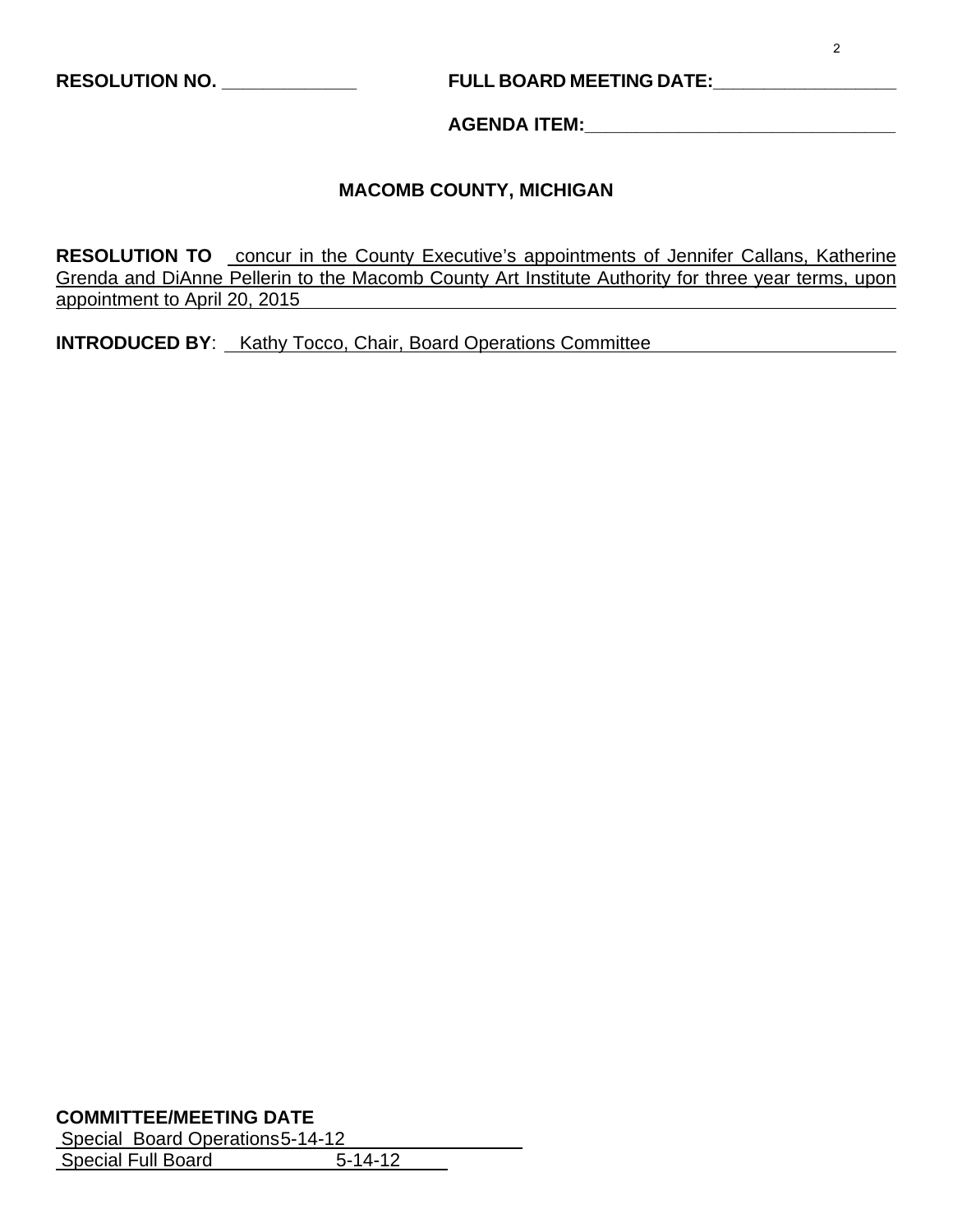

# BOARD OF COMMISSIONERS

1 S. Main St.,  $9<sup>th</sup>$  Floor Mount Clemens, Michigan 48043 586.469.5125 FAX 586.469.5993 macombcountymi.gov/boardofcommissioners

May 10, 2012

TO: Kathy Vosburg, Board Chair

FROM: James Tignanelli, Chair Advisory Compensation Committee

### RE: **RECOMMENDATION FROM ADVISORY COMPENSATION COMMITTEE**

At the May 9, 2012 meeting of the Advisory Compensation Committee, the following action was taken and is being forwarded to the May 14, 2012 special Full Board meeting:

#### **MOTION**

A motion was made by Paul Boone, supported by Mary Rastigue, that the Advisory Compensation Committee recommends no increase in salary for Macomb County's five countywide elected officials starting in 2013. **The Motion Carried.** 

#### **MACOMB COUNTY BOARD OF COMMISSIONERS** Factor D. Vosburg Marvin F. Sauger Fred Miller

Kathy D. Vosburg District 8 Chair

Marvin E. Sauger District 2 Vice Chair

District 9 Sergeant-At-Arms

3

Toni Moceri – District 1 Phillip A DiMaria- District 3 David Flynn - District 4 Ray Gralewski- District 5

James L. Carabelli - District 6 Don Brown- District 7

Roland Fraschetti- District 10 Kathy Tocco- District 11

Bob Smith- District 12 Joe Sabatini- District 13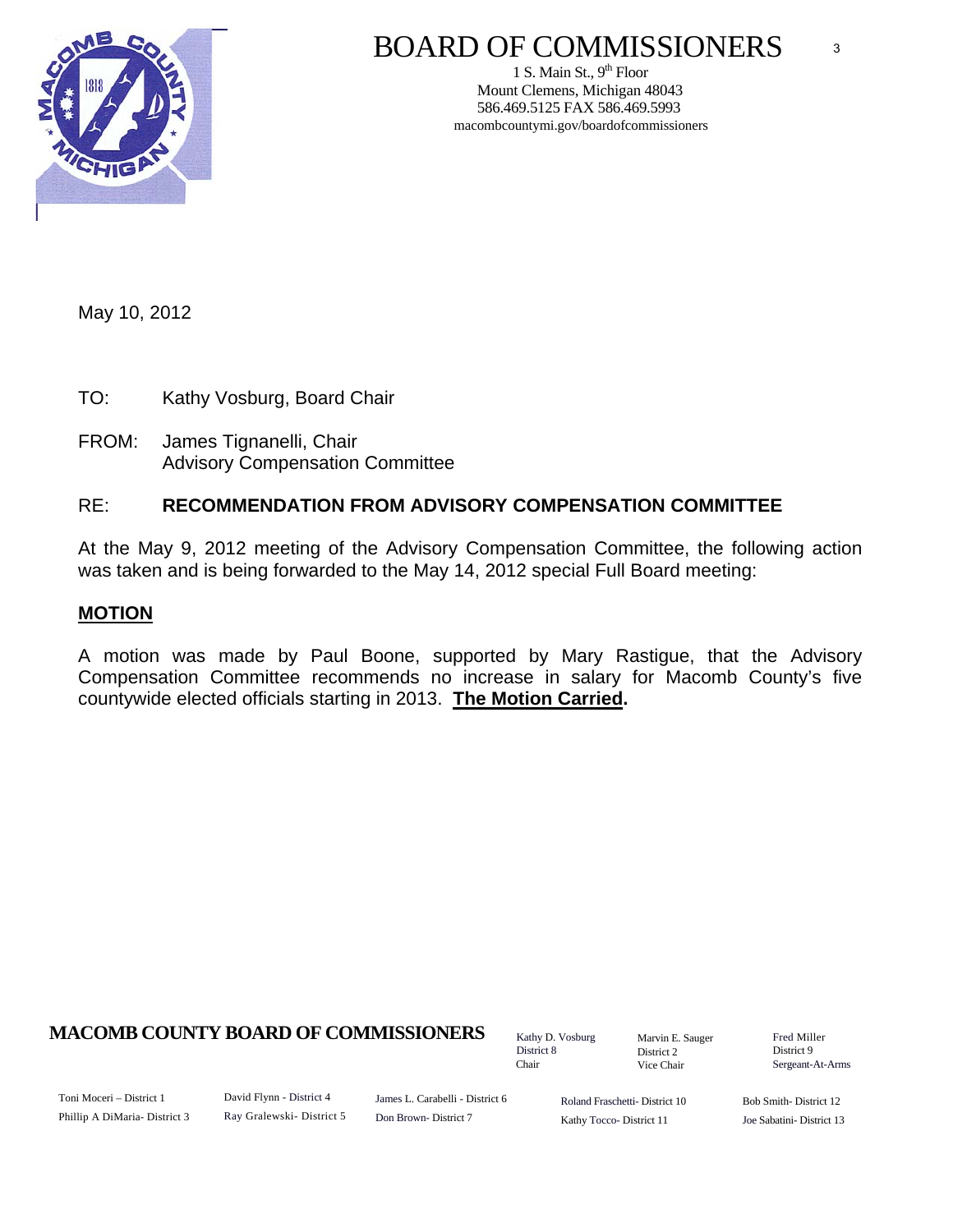# **RESOLUTION NO. \_\_\_\_\_\_\_\_\_\_\_\_\_ FULL BOARD MEETING DATE:\_\_\_\_\_\_\_\_\_\_\_\_\_\_\_\_\_\_**

**AGENDA ITEM:\_\_\_\_\_\_\_\_\_\_\_\_\_\_\_\_\_\_\_\_\_\_\_\_\_\_\_\_\_\_** 

# **MACOMB COUNTY, MICHIGAN**

**RESOLUTION TO** adopt 2013-2016 Compensation Ordinance for Countywide Elected Officials

**INTRODUCED BY:** Kathy Vosburg, Chair

**COMMITTEE/MEETING DATE** Special Full Board 5-14-12

l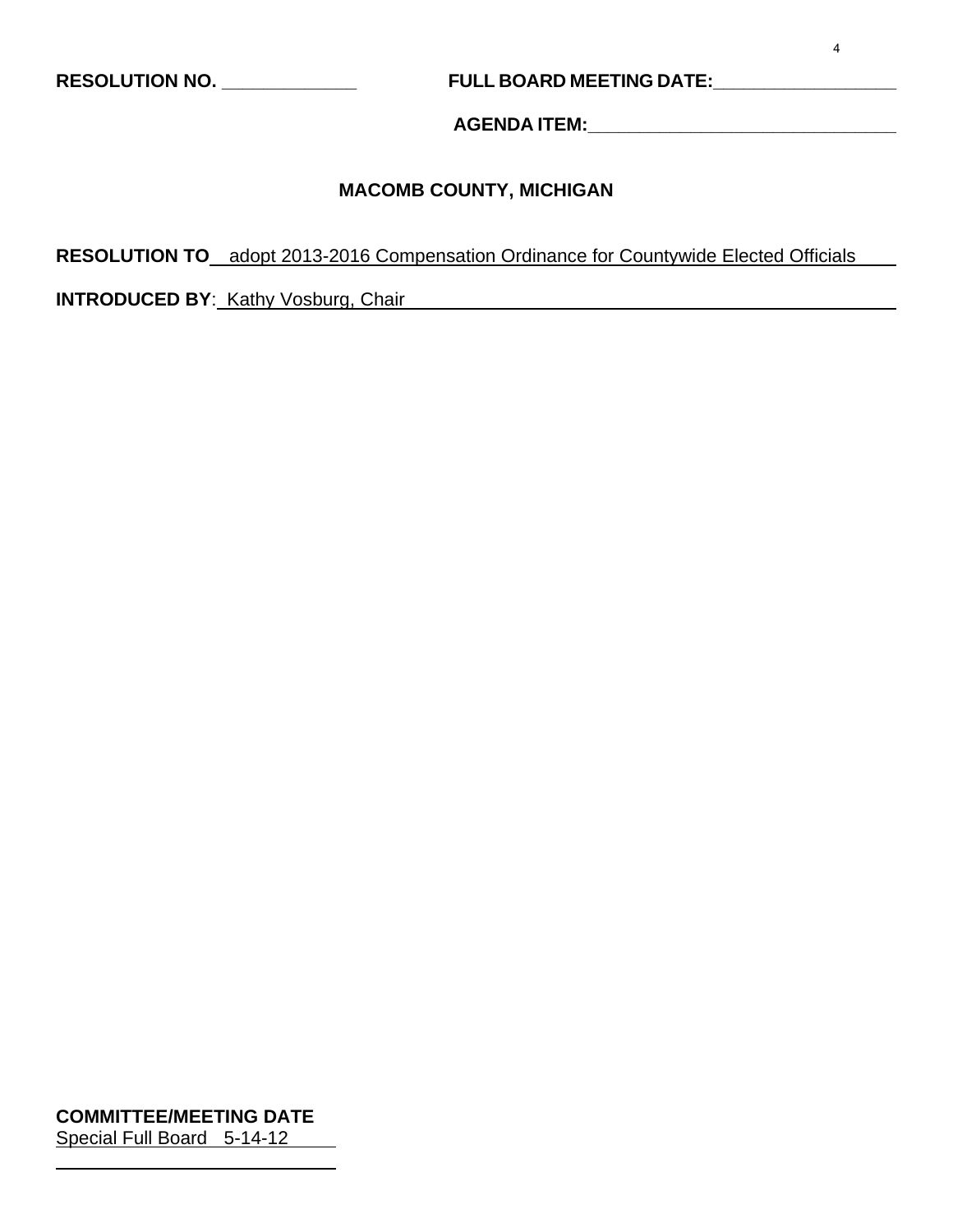#### **ENROLLED ORDINANCE**

#### **NO. 2012-\_\_\_\_\_\_\_**

#### **INTRODUCED BY COMMISSIONER(S)** , SUPPORTED BY **COMMISSIONER**

AN ORDINANCE TO ESTABLISH THE COMPENSATION OF COUNTYWIDE ELECTED OFFICIALS PURSUANT TO SECTION 10.11.1 OF THE HOME RULE CHARTER OF MACOMB COUNTY, MICHIGAN

#### **IT IS HEREBY ORDAINED BY THE PEOPLE OF THE CHARTER COUNTY OF MACOMB:**

#### **SECTION 1. SHORT TITLE**

This ordinance shall be cited as the 2013-2016 Compensation Ordinance for Countywide Elected Officials.

#### **SECTION 2. PURPOSE**

The purpose of this Ordinance is to establish the compensation for the Countywide Elected Officials, i.e. the Clerk/Register of Deeds, Treasurer, Public Works Commissioner, Prosecutor and Sheriff, for the term of their office commencing on January 1, 2013 as required by Section 10.11.1 of the Home Rule Charter of Macomb County.

#### **SECTION 3. ANNUAL COMPENSATION OF COUNTYWIDE ELECTED OFFICIALS**

To the extent authorized by the County Charter, the Countywide Elected Officials listed below are hereby granted for the term of their office commencing on January 1, 2013 and ending on December 31, 2016 the following annual salaries:

|                                         | 2013-2016 |
|-----------------------------------------|-----------|
| <b>County Clerk/Register of Deeds</b>   | \$106,745 |
| <b>County Prosecuting Attorney</b>      | \$115,482 |
| <b>County Sheriff</b>                   | \$106,913 |
| <b>County Treasurer</b>                 | \$106,745 |
| <b>County Public Works Commissioner</b> | \$111,540 |